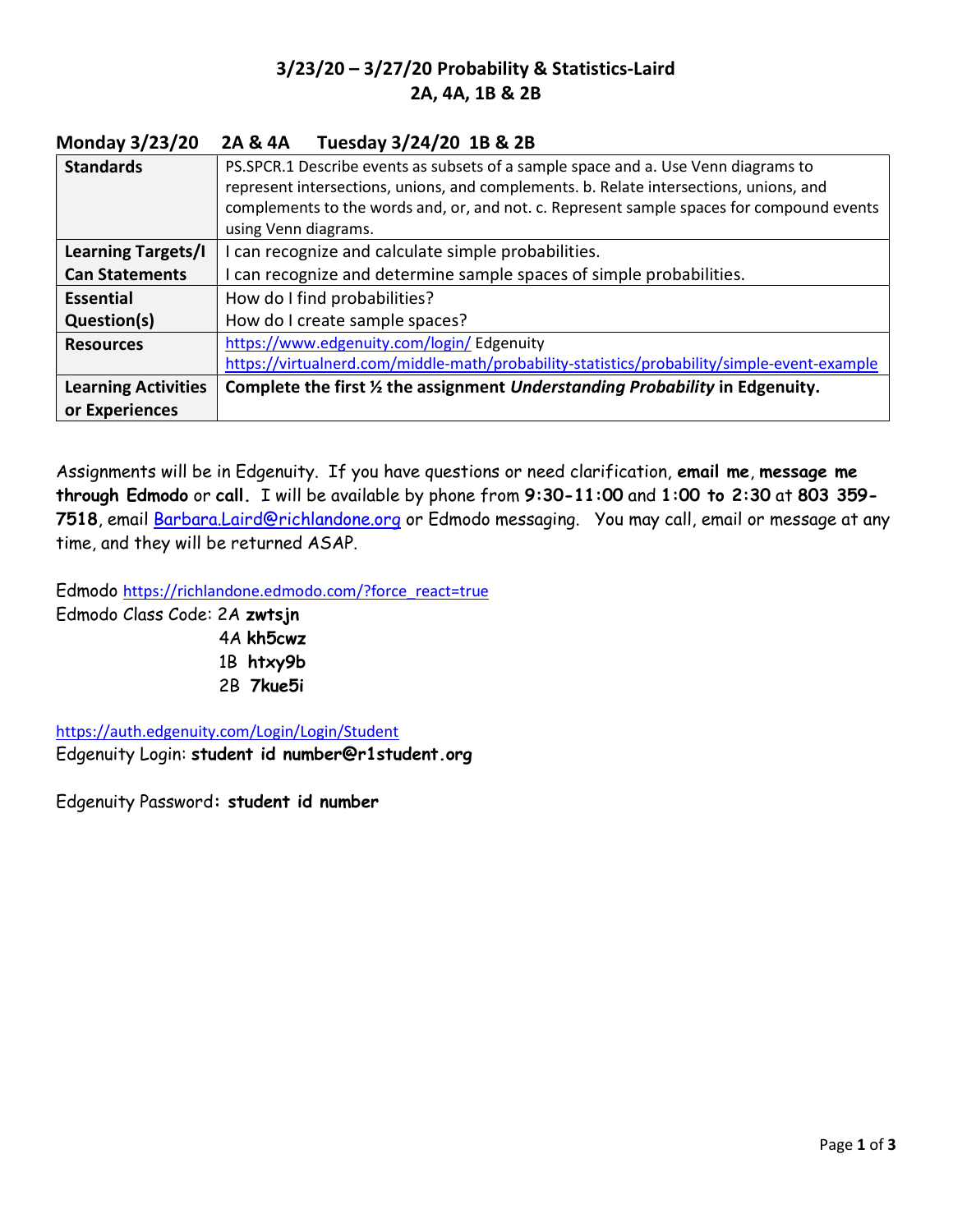## Wednesday 3/25/20 2A & 4A Thursday 3/26/20 1B & 2B

| <b>Standards</b>           | PS.SPCR.1 Describe events as subsets of a sample space and a. Use Venn diagrams to                     |
|----------------------------|--------------------------------------------------------------------------------------------------------|
|                            | represent intersections, unions, and complements. b. Relate intersections, unions, and                 |
|                            | complements to the words and, or, and not. c. Represent sample spaces for compound events              |
|                            | using Venn diagrams.                                                                                   |
| <b>Learning Targets/I</b>  | I can recognize and interpret Venn Diagrams.                                                           |
| <b>Can Statements</b>      | I can find the complement of an event.                                                                 |
| <b>Essential</b>           | How do represent sample spaces with Venn diagrams?                                                     |
| Question(s)                | How do I calculate the complement of events?                                                           |
| <b>Resources</b>           | https://www.edgenuity.com/login/ Edgenuity                                                             |
|                            | https://virtualnerd.com/middle-math/probability-statistics/probability/definition-<br>complement-event |
| <b>Learning Activities</b> | Complete the second 1/2 the assignment Understanding Probability in Edgenuity.                         |
| or Experiences             |                                                                                                        |

Assignments will be in Edgenuity. If you have questions or need clarification, email me, message me through Edmodo or call. I will be available by phone from 9:30-11:00 and 1:00 to 2:30 at 803 359- 7518, email Barbara.Laird@richlandone.org or Edmodo messaging. You may call, email or message at any time, and they will be returned ASAP.

Edmodo https://richlandone.edmodo.com/?force\_react=true Edmodo Class Code: 2A zwtsjn

 4A kh5cwz 1B htxy9b 2B 7kue5i

https://auth.edgenuity.com/Login/Login/Student Edgenuity Login: student id number@r1student.org

Edgenuity Password: student id number